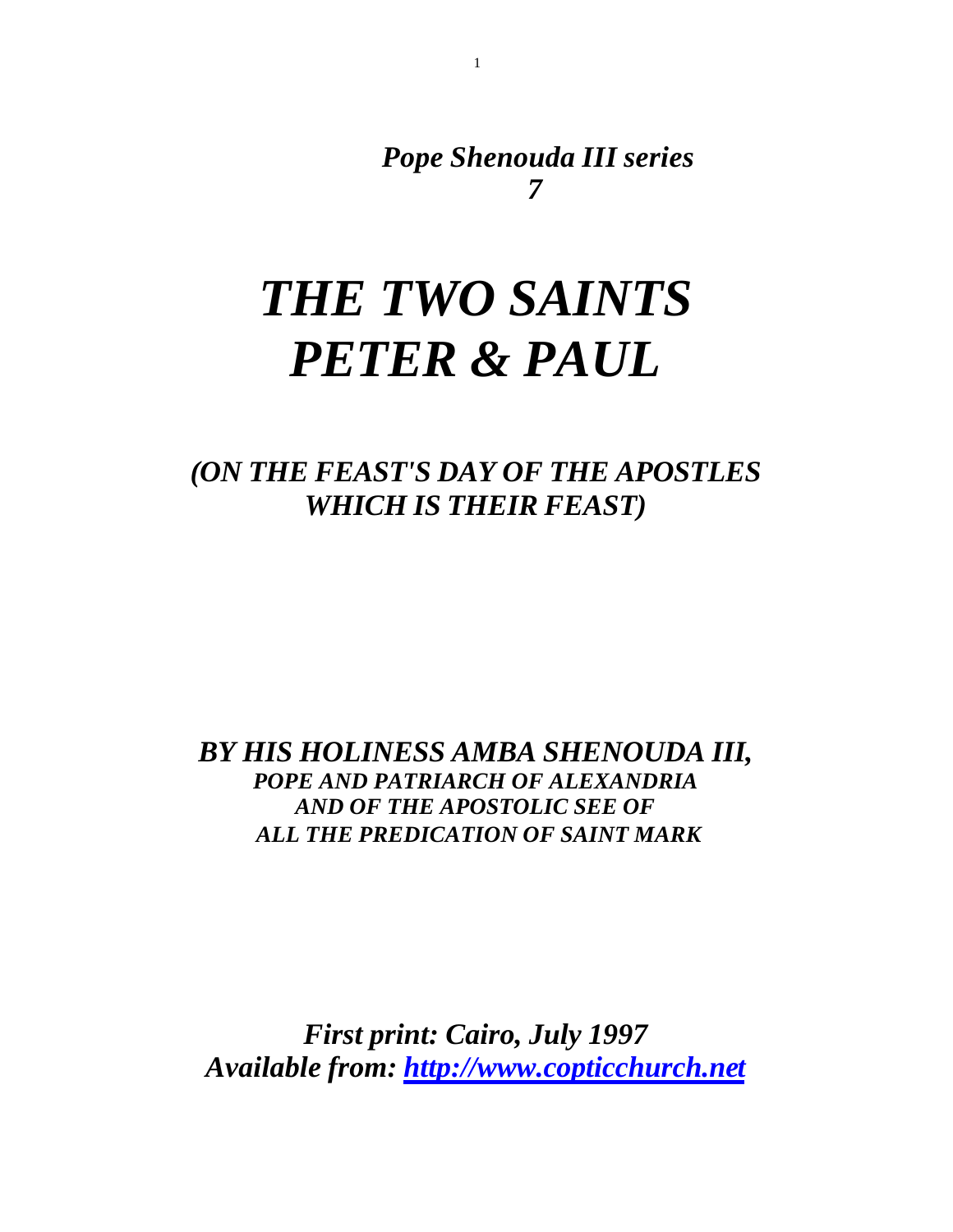*Name of the book: The two saints Peter & Paul Author: His Holiness Pope Shenouda III Editor: Orthodox Coptic Clerical College, Cairo Edition: July 1997 Press: Amba Rueiss, (Offset), The Cathedral, Abbassia Deposition number at "The Library": 8476/97 I.S.B.N. 977 - 5345 - 43 - X*

*All rights reserved to the author His Holiness Pope Shenouda III Pope and Patriarch of the See of Alexandria and of all the Predication of the Evangelist St. Mark*

 *The feast of the the apostles (5 Abib) is the feast of the martyrdom of S. Peter & S. Paul.*

 *I shall talk to you about them, not as regards History, but as a spiritual life which can be a lesson.* 

 *What were the points of resemblance, and the points of difference in their lives? and how God had chosen these two kinds for the building up of His kingdom?*

 *Both are two apostles, and martyrs. Each of them has his own style. But both the two styles were for the glory of God.*

 *Pope Shenouda III*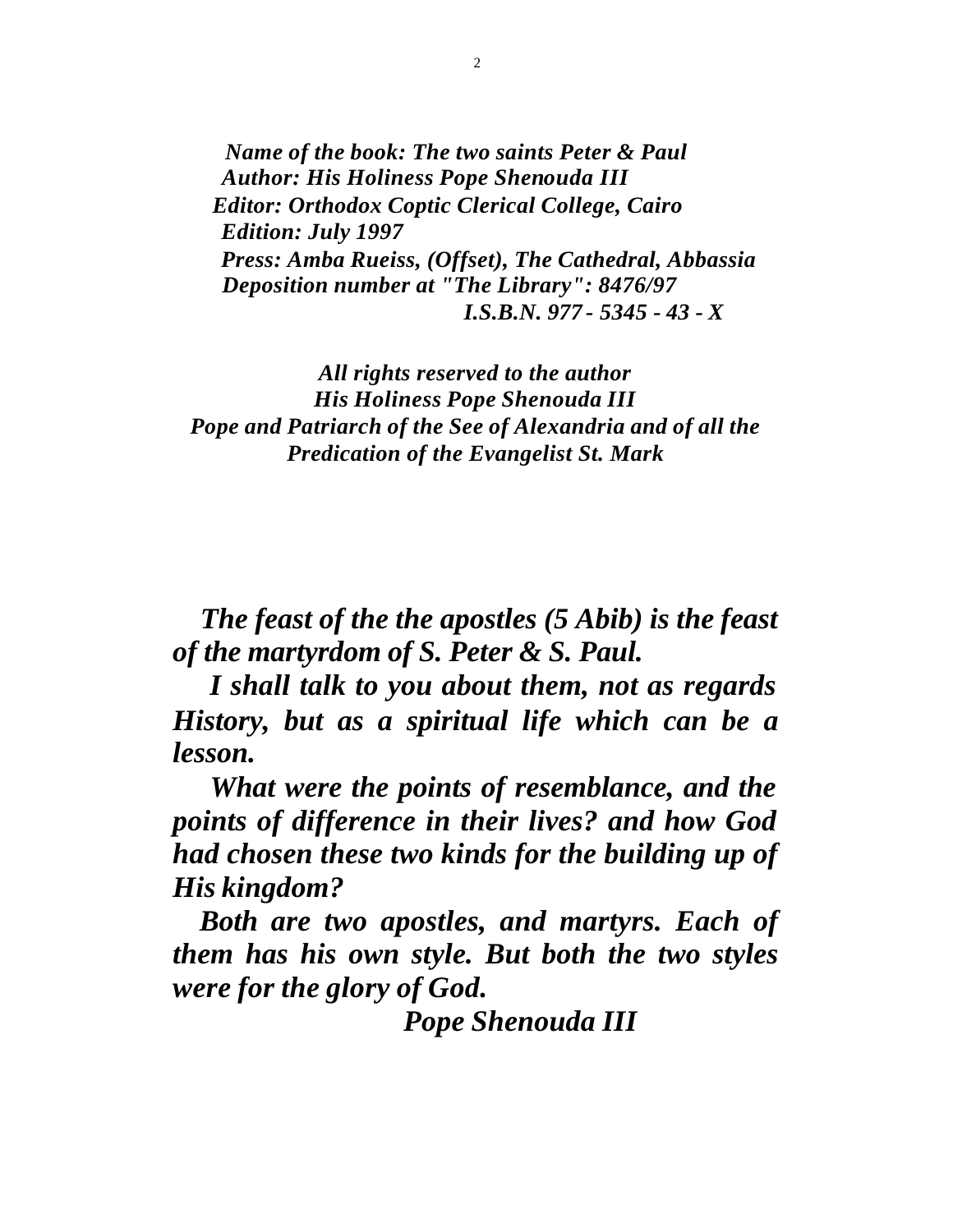# *PREFACE*

 *On the occasion of the feast of the apostles, I had wished to talk to you about the apostles in a general manner. But I have found that this is greater than to be contained in a summary pamphlet like this one.*

 So I preferred to write for you only about these two great apostles: S. Peter  $\&$  S. Peter; especially that the feast of the apostles (5 Abib) is the feast of the martyrdom of S. Peter & S. Paul.

 As for the talk about our fathers the apostles in a general manner, there will be a special pamphlet for that, later on, if the Lord permits and we live.

 *And believe me, a single pamphlet is not enough even for our limitation only to these two apostles, but we shall talk very briefly.*

 We do not write History in this pamphlet, because History would need volumes, and researches, and maps....

# *But I shall write to you here about the spiritual lessons and not about History.*

 That is what we can learn, as much as it is possible, from the lives of the apostles. If we turn to History, it will be in a secondary manner.

# *On the occasion of the feast of the apostles Pope Shenouda III*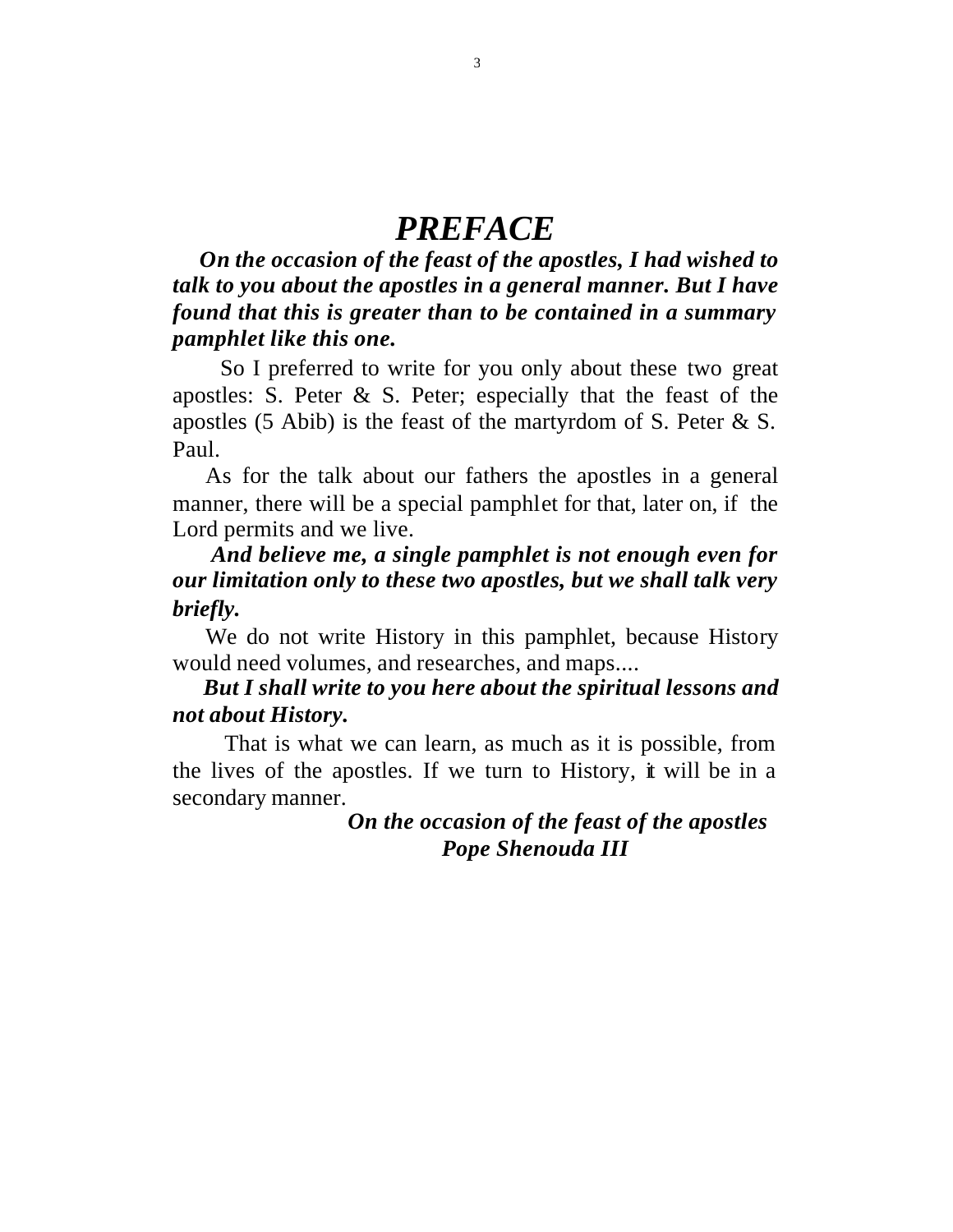The Church celebrates the memory of the martyrdom of these two saints on the 5th of Abib, which is the 12th of July.This feast is called in our Church by the name of "the feast of the apostles". Its date is unchanged in every year.

 The Church venerates these two apostles very profoundly; and praises them and honors them exceedingly; especially in the prayer of "the partition" or "the division" which pertains to the fast of the apostles and to the feast of the apostles, which we pray during the holy mass.

 Although there are not many churches which are called by their two names together, there is a church which is called by their two names in the region of Amba Roueiss in Cairo, and another church which is called by their two names in Los Angeles, California, USA.

 *These two saints represent two distinguished kinds as regards the personality, the mission, and the style. Each one of them has distinct characteristics.*

# *THE POINTS OF DIFFERENCE*

 Peter was among the first whom the Lord had chosen to work with Him (Matt. 10).

 *And Paul was not among the twelve, and not even among the seventy apostles,* but the Lord chose him lastly, after the resurrection and years after the choice of Matthias......

 He did not follow Christ during His predication on earth. He rather said about that: "Then last of all He was seen by me also, as by one born out of due time. For I am the least of the apostles, who am not worthy to be called an apostle, because I persecuted the church of God" (1 Cor. 15: 8-9).

 *And although he was the last in his call, yet he "laboured more abundantly than they all" (1 Cor. 15:10). That shows that it is not a matter of precedence, but according to the amount of weariness from exertion for God.*

 A person may not be the most ancient among the workers in ministry, and nevertheless he may be the strongest of all the workers.

 John the Baptist was not the first prophet in the Old Testament, but he was the last of them in their chronological order. Nevertheless it was said that "among those born of women there has not risen one greater than John the Baptist" (Matt. 11:11).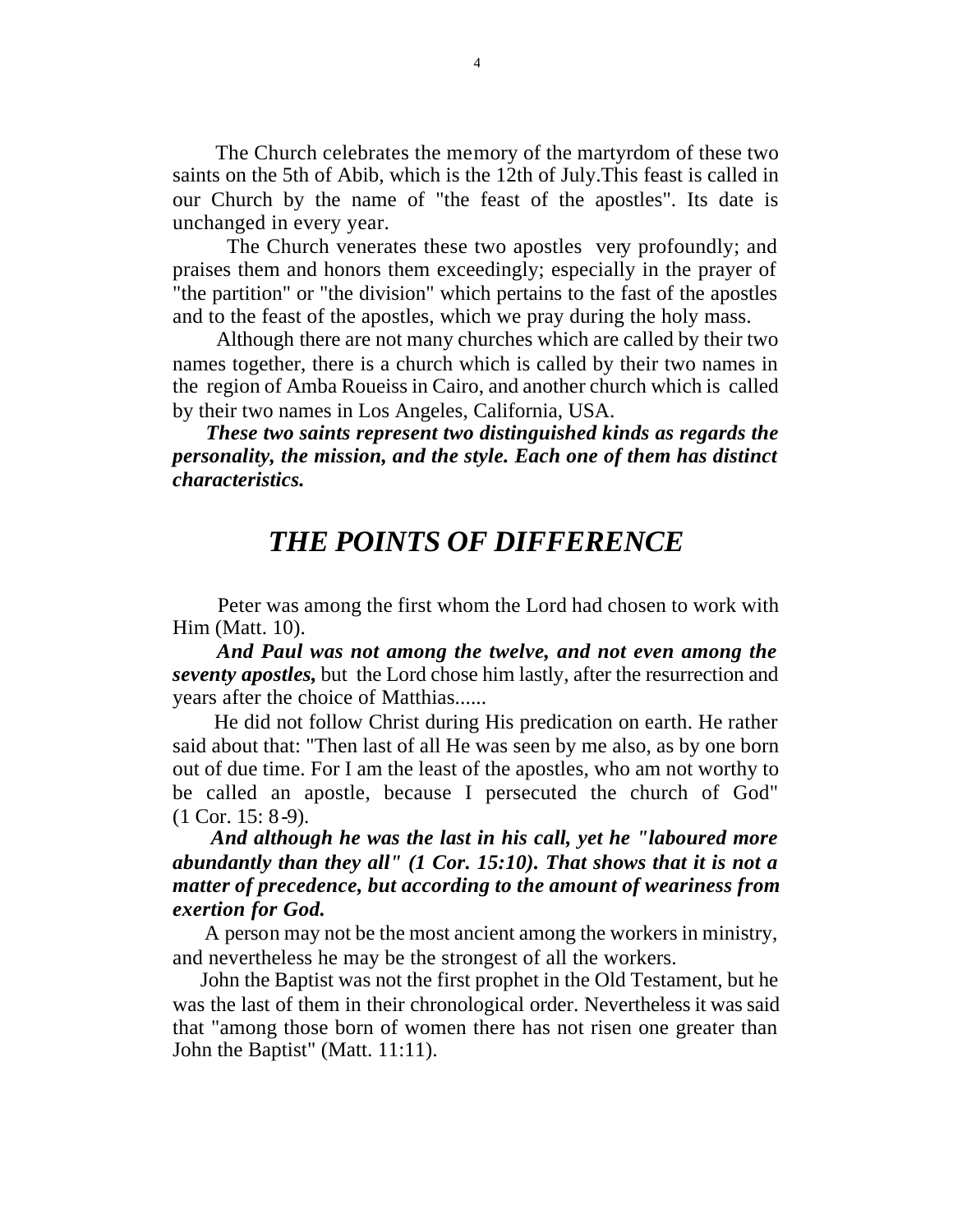### *St. Augustin said to the Lord: "I have been very much late to love You". And with his lateness, he was more profound than millions who had preceded him.*

Peter was born in Bethsaide, and his family lived in Capernaum (Kafr Nahum).

 Paul was born in Tarsus of Cilicia. He went to Jerusalem in the early years of his youth to complete his religious instruction, in order to study the Law at the hands of one of the great teachers" (Acts 22:3).

 *The apostle Peter was a married man.* It was mentioned in the Gospel that Christ healed his step-mother from fever (Matt. 8: 14-15). In his journeys for the predication, he wandered accompanied by his wife as a sister (1 Cor. 9:5).

#### *But the apostle Paul was a virgin. (1 Cor. 7:7).*

 He called for the preference of virginity. "But each one has his own gift from God", "as the Lord has called each one...... Let each one remain in the same calling in which he was called" (1 Cor. 7: 7,17,20).

 That proves that the Lord calls everybody to His service, whether they are married like Peter, or virgins like Paul.

 Peter began his life with the Lord Christ with love, confidence, and faith. But on the contrary: Paul began by enemity, as a persecutor of the Church and of everyone who followed Christ, so that the Lord, when He met him on the road to Damascus, began his conversation with him by reprimanding him saying: "Saul, Saul, why are you persecuting Me?" (Acts 9:4).

 Saint Peter was a simple man, a fisherman (Matt. 4:18). He was ignorant and was not instructed into culture or science. He is one of whom "God has chosen the foolish things of the world to put to shame the wise" (1 Cor. 27). It was said of him, of him and saint John, "that they were uneducated and untrained men" (Acts 4:13).

 But saint Paul was one of the learned of his age, who was educated at the University of Tarsus, and brought up at the feet of Gamaliel (Acts 22:3). He was well-known for his culture and for reading many books. (Acts 26:24).

 *That shows us that the Lord equally employs everybody for His kingdom, the learned and the simple. The important thing for them is to be useful ustensils for the work of His grace......*

 There was also a distinction in the mission of each of the two saints Peter and Paul.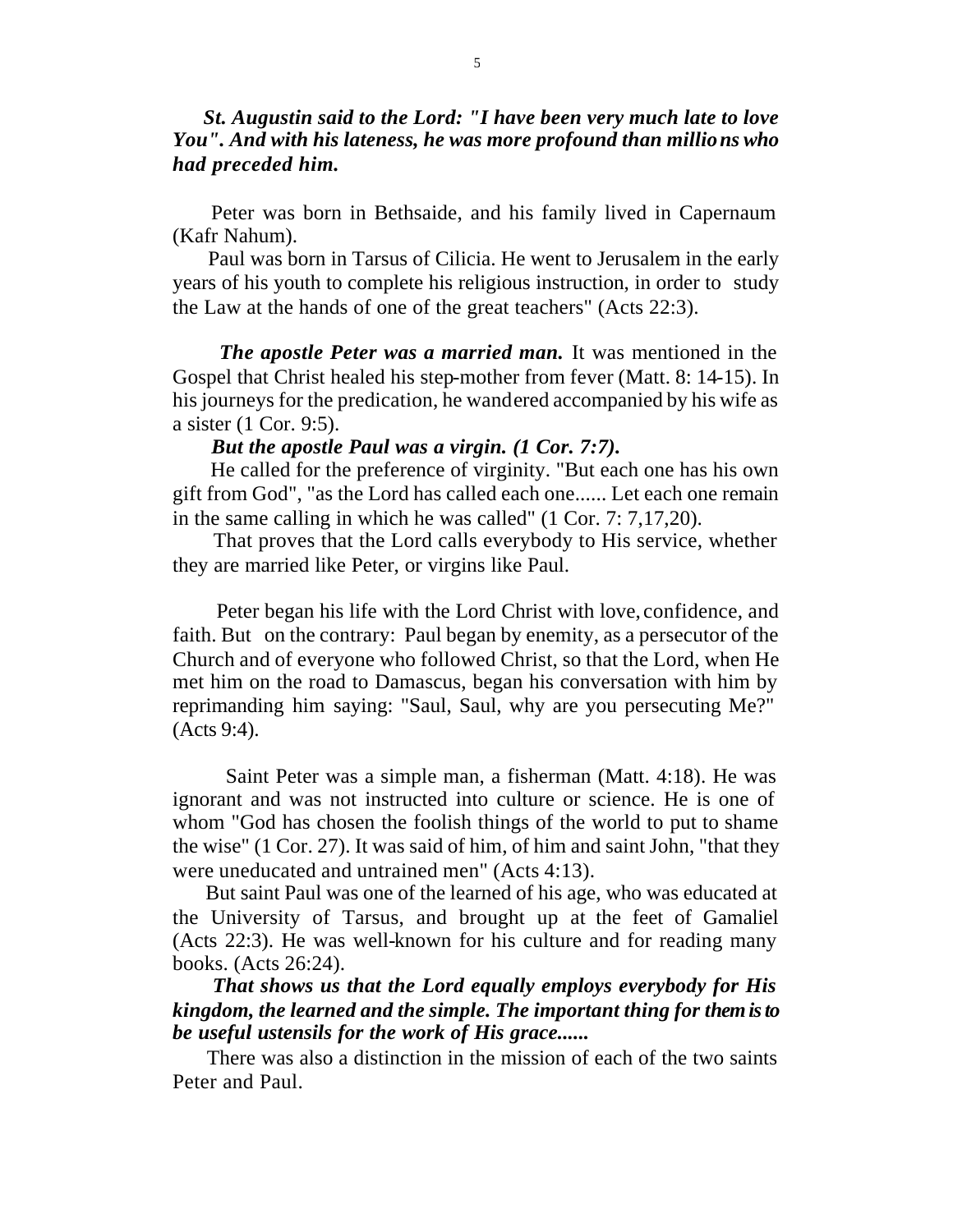The apostle Peter began his ministry while he was old-aged. Perhaps he was the oldest of all the apostles. Therefore they venerated his old age. As regards age, he said about saint Mark: "Mark my son *"* (1 Peter 5:13).

But saint Paul was smaller than saint Peter in age.

# *Also among the points of difference: the apostle Paul formed for himself disciples in a greater number than Peter did.*

 Among his disciples were Timothy and Titus to whom he sent epistles.

 Also among his disciples, were Luke, Aristarchus, Tichycus, Carpus, the deaconess Phebe, Achilla and Priscilla......and others.

 Mark followed both of them: first he followed Peter, then he remained with Paul to the end of his life (2 Tim. 4:11).

#### *It was said about saint Peter that he was "the apostle of circumcision"*

 He was confided in "the gospel of circumcision", that is the predication to the Jews; while *Paul was confided in "the Gospel of uncircoumsision"*, that is the predication to the Gentiles.

 Such is what the apostle saint Paul said: "the gospel of the uncircumcised had been committed to me, as the gospel for the circumcised was to Peter, for He who worked effectivey in Peter for the apostleship to the circumcised also worked effectively in me toward the Gentiles" (Gal. 2: 7-8).

 The Lord said to Paul: "Depart, for I will send you far from here to the Gentiles" (Acts 22:21). And He also said to him: "for as you testified for Me in Jerusalem, so you must also bear witness at Rome" (Rom.23:11).

 *Paul wrote an epistle to the Romans, and some epistles to the churches of the Gentiles.* 

 *Peter wrote to the Jews "the pilgrims of the Dispersion" (1 Peter 1:1).*

Saint Paul wrote 14 epistles which consisted of 100 chapters.

 Saint Peter wrote only two epistles which consisted of 8 chapters. Saint Peter was simple in his writings.

 As for saint Paul, saint Peter said about his epistles "in which are some things hard to understand, which untaught and unstable people twist to their own destruction" (2 Peter 3:16).

 Saint Paul talked about theological questions like the justification, the renovation, Law and grace, the baptism, the priesthood, choice and rejection, living as Jews ...... matters which saint Peter did not approach.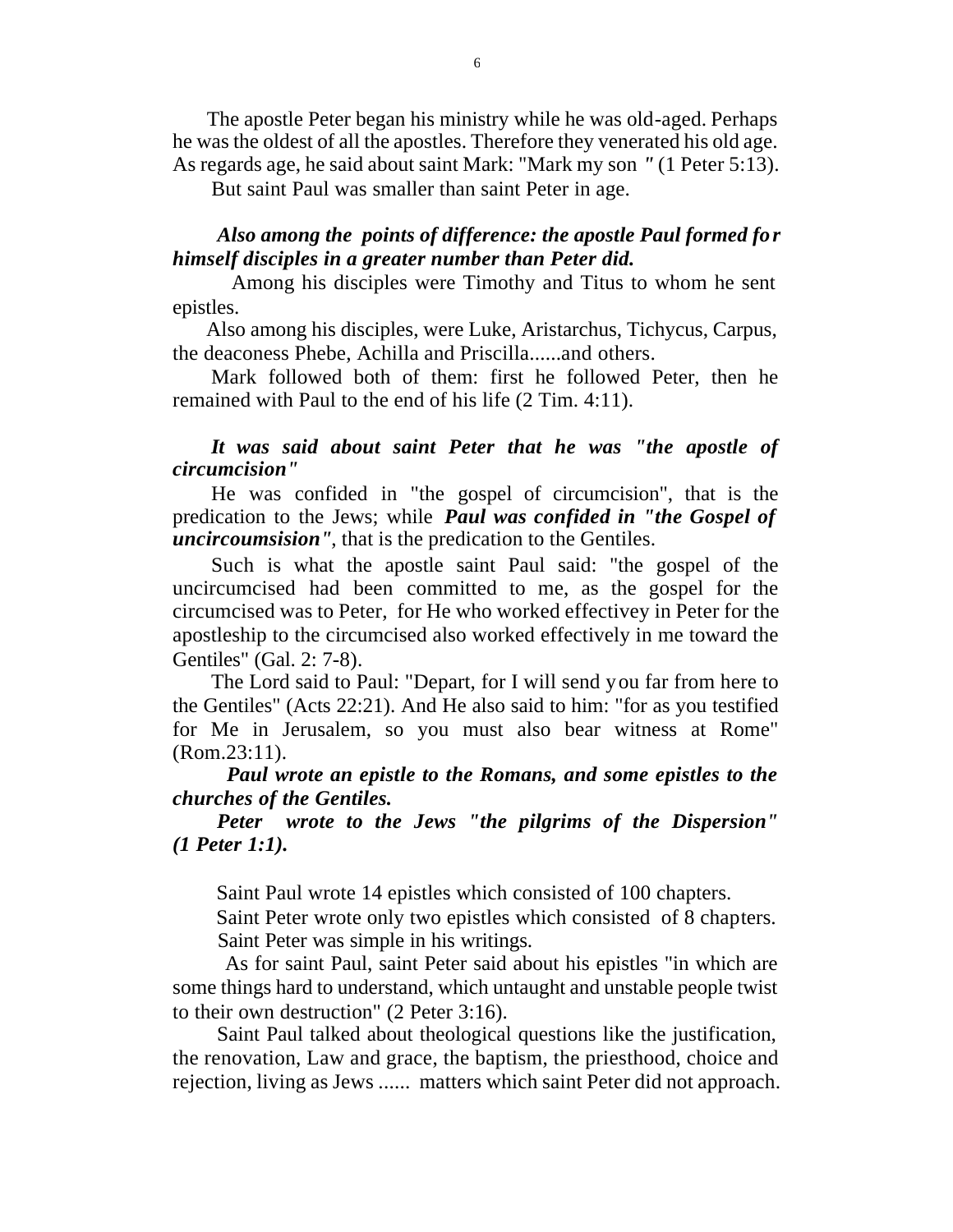#### *Saint Peter was impulsive.*

 That was probably because of his great zeal, or his jealousy. The Lord praised him when he testified of Him that He is the Son of the living God (Matt. 16: 15:19).

#### *But many times the Lord reprimanded him for his impulsiveness.*

 Such as when He reprimanded him afterwards, when the Lord was talking about his future sufferings and His killing by the Jews. Then Peter said impetuously: "Far be it from You, Lord; this shall not happen to you! Then the Lord rebuked him saying: "Get behind Me, Satan! You are an offense to Me, for you are not mindful of the things of God, but the things of men"(Matt. 16: 21:23).

 Peter also was implusive during the Lord's washing of His apostles' feet. He refused and "said to Him: You shall never wash my feet!" But when "Jesus answered him: "If I do not wash you, you have no part with Me. Simon Peter said to Him: "Lord, not my feet only, but also my hands and my head"...... (John 13: 8-10).

 Another time when the Lord Christ was arrested, Peter "having a sword", impulsively "drew it and struck the high priest's servant, and cut off his right ear. The servant's name was Malchus. So, Jesus said to Peter: "Put your sword into the sheath. Shall I not drink the cup which My Father has given Me?" (John 18: 10-11). And He also said to him: "for all who take the sword will perish by the sword" (Matt. 26: 51,52).

# *Thus we see that the Lord has chosen him in spite of his impulsiveness, then He has transformed this impulsiveness into good since the day of the Pentecost.*

 Then we see Peter beginning to speak in that day, and he explained what was happening to the people (Acts 2), and he called them to faith. He also began to speak on the day of the healing of the lame, and rebuked the Jews because they had preferred a murderer to the Lord Christ, before Pilate (Acts 3:12-26).

He came forward in many occasions, as when he said: "We ought to obey God rather than men" (Act 5:29).

Thus the Lord employed the impulsiveness ot Peter for the good.

 As for saint Paul, he was also enthusiastic, but without impulsiveness.....

# *Because of the difference in their style of work, saint Paul once reprimanded saint Peter himself:*

 He explained this in the second chapter of his epistle to the Galatians saying: "Now when Peter had come to Antioch, I withstood him to his face, because he was to be blamed; for before cetain men came from James, he would eat with the Gentiles; but when they came, he withdrew and separated himself, fearing those who were of the circumcision. And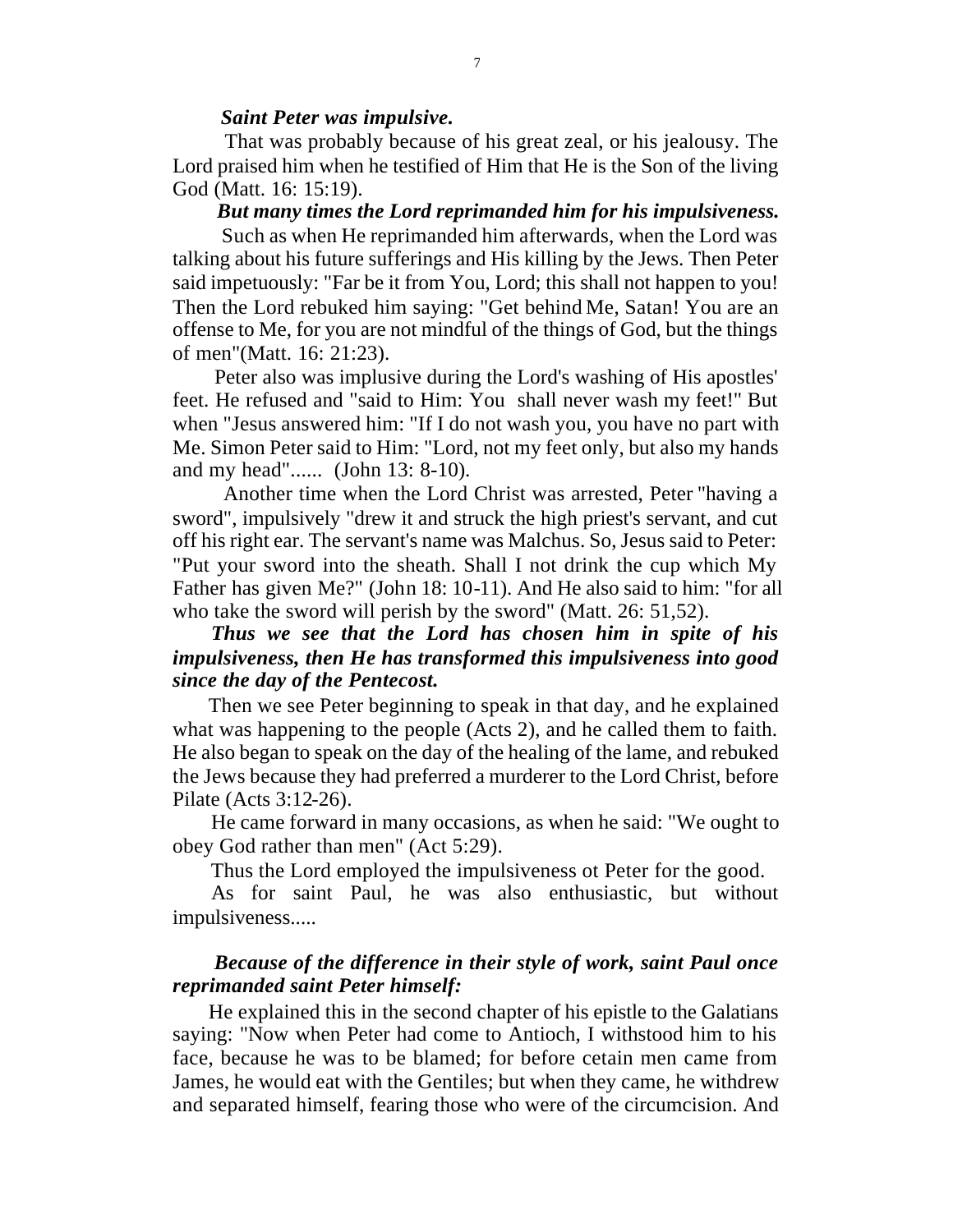the rest of the Jews also played the hypocrite with him, so that even Barnabas was carried away with their hypocrisy. But when I saw that they were not straightforward about the truth of the gospel, I said to Peter before them all: "If you being a Jew, live in the manner of Gentiles and not as the Jews, why do you compel Gentiles to live as Jews?" (Gal. 2: 11-14).

 *Nevertheless the two saints participated together and resembled each other in substantial matters like zeal and martyrdom.*

# *POINTS OF RESEMBLANCE*

#### *Both were Jews.*

 The apostle Paul mentioned that he was a Jew, from the tribe of Benjamin (Philippians 3:5).

The Bible did not mention from which tribe was the apostle Peter.

#### *Both were called by the Lord.*

**Peter** was "casting a net into the sea; for they were fishermen. Then He said to them: [Follow Me, and I will make you fishers of men. They immediately left their nets and followed Him" (Matt. 4: 18-20).

The Lord called **Paul** as "he journeyed to Damascus, and suddently a light shone around him from heaven. Then he fell to the ground" (Acts 9: 1--4), and the Lord called him, sending him first to Ananias of Damascus.

 And as the Lord Jesus-Christ called him, also the Holy Spirit called him, and said: "Now separate to Me Barnabas and Saul for the work to which I have called them" (Acts 13:2).

 Likewise also God the Father called him. The apostle saint Paul said about that: "But when it pleased God, who separated me from my mother's womb and called me through His grace, to reveal His Son in me, that I might preach Him among the Gentiles, I did not immediately confer with flesh and blood, nor did I go up to Jerusalem to those who were apostles before me" (Gal. 1: 15-17).

 *Thus we see that the apostle saint Paul was called by the three Persons, each separately.*

 Although both the saint apostles Peter and Paul were likewise called by God, yet the manner of the call was different; and also the number of the calls.

#### *The Lord changed the name of each of them:*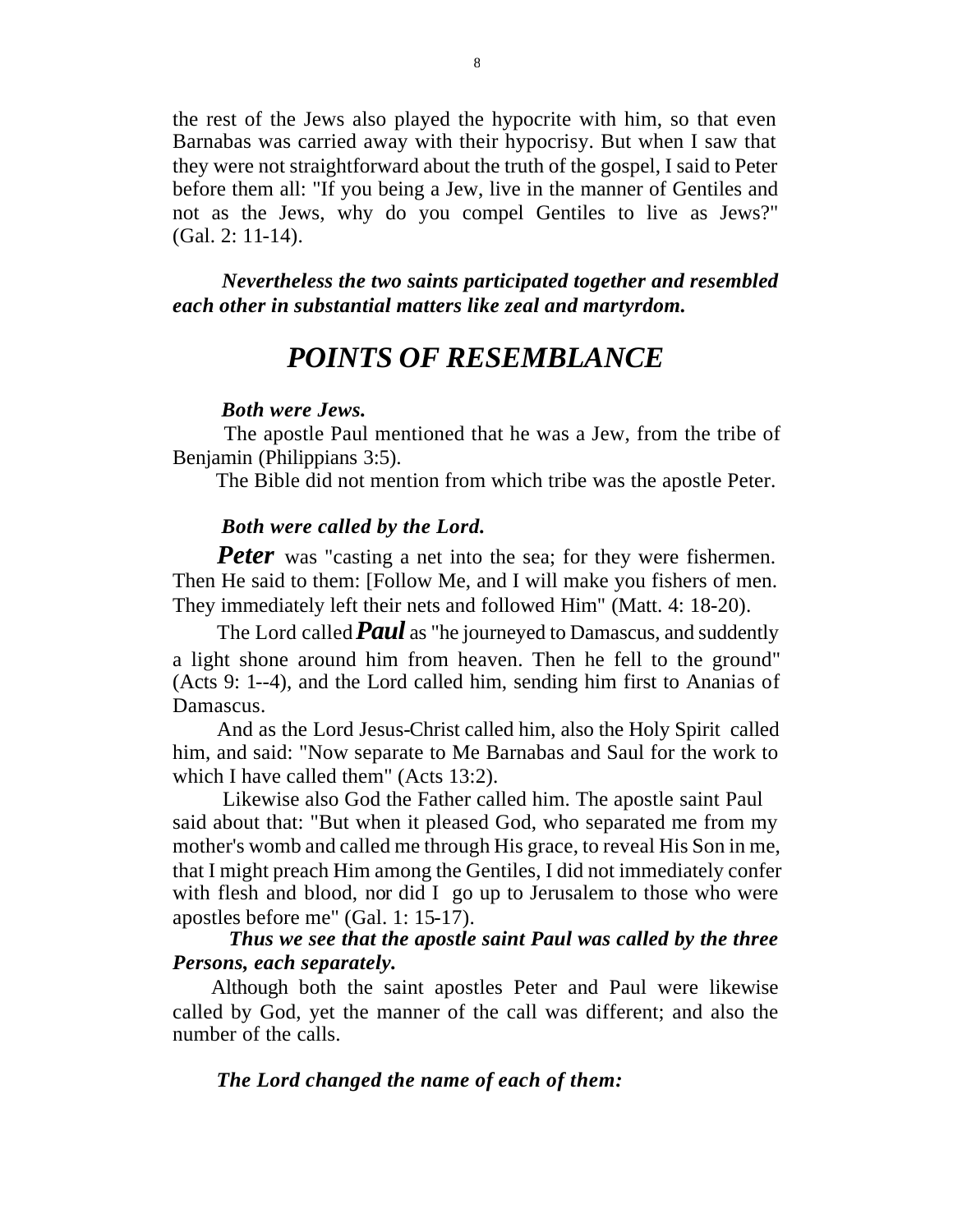Peter was called Simeon, son of Jonah (John 21:15). The Lord called him by the name of Peter. (Matt. 16: 17-18).

 The name of Saul was changed into Paul. At the beginning of his call, the Lord called him by the name of Saul (Acts 9:4). During his predication, He called him by the name of Paul (Acts 23:11).

# *The Holy Spirit came upon each of them; and each of them spoke with tongues.*

 It is evident that the apostle Peter spoke languages on the day of Pentecost, for the Spirit of the Lord had come upon him. The apostle Paul said in his epistle to the Corinthians: "I thank my God I speak with tongues more than you all" (1 Cor. 14:18). And it was said in the story of Elymas the sorcerer: "Then Saul, who also is called Paul, filled with the Holy Spirit, looked intently at him and said......" (Acts 13:9).

#### *Each of them had the power to give the Holy Spirit.*

 It was said about Peter and John, that the apostles who were in Jerusalem, sent them to Samaria when it believed: "Then they laid hands on them, and the received the Holy Spirit" (Acts 8:17).

 It was likewise said about the apostle Paul that after the baptism of the Ephesians "when Paul had laid hands on them, the Holy Spirit came upon them, and they spoke with tongues and prohesied" (Acts 19: 5-6).

#### *Each of them made wonders and miracles.*

 It was said about the apostle Paul: "Now God worked unusual miracles by the hands of Paul, wo that even handkerchiefs or aprons were brought from his body to the sick, and the diseases left them and the evil spirits went out of them" (Acts 19:11).

#### *Each of them raised up a dead.*

 The apostle Peter resuscitated from death "a certain disciple named Tabitha, which is translated Dorcas". He "prayed. And turning to the body he said: Tabitha, arise". And she opened her eyes ..... Then he gave her his hand and lifted her up ........ and ...... presented her alive" (Acts 9: 36-41).

 The apostle Paul resuscitated from death "a certain young man named Euthychus, who was sinking into a deep sleep. He was overcome by sleep; and as Paul continued speaking, he fell down from the third story and was taken up dead." But Paul ressuscitated him. "And they brought the young man in alive, and they were not a little comforted" (Acts 20: 7-12).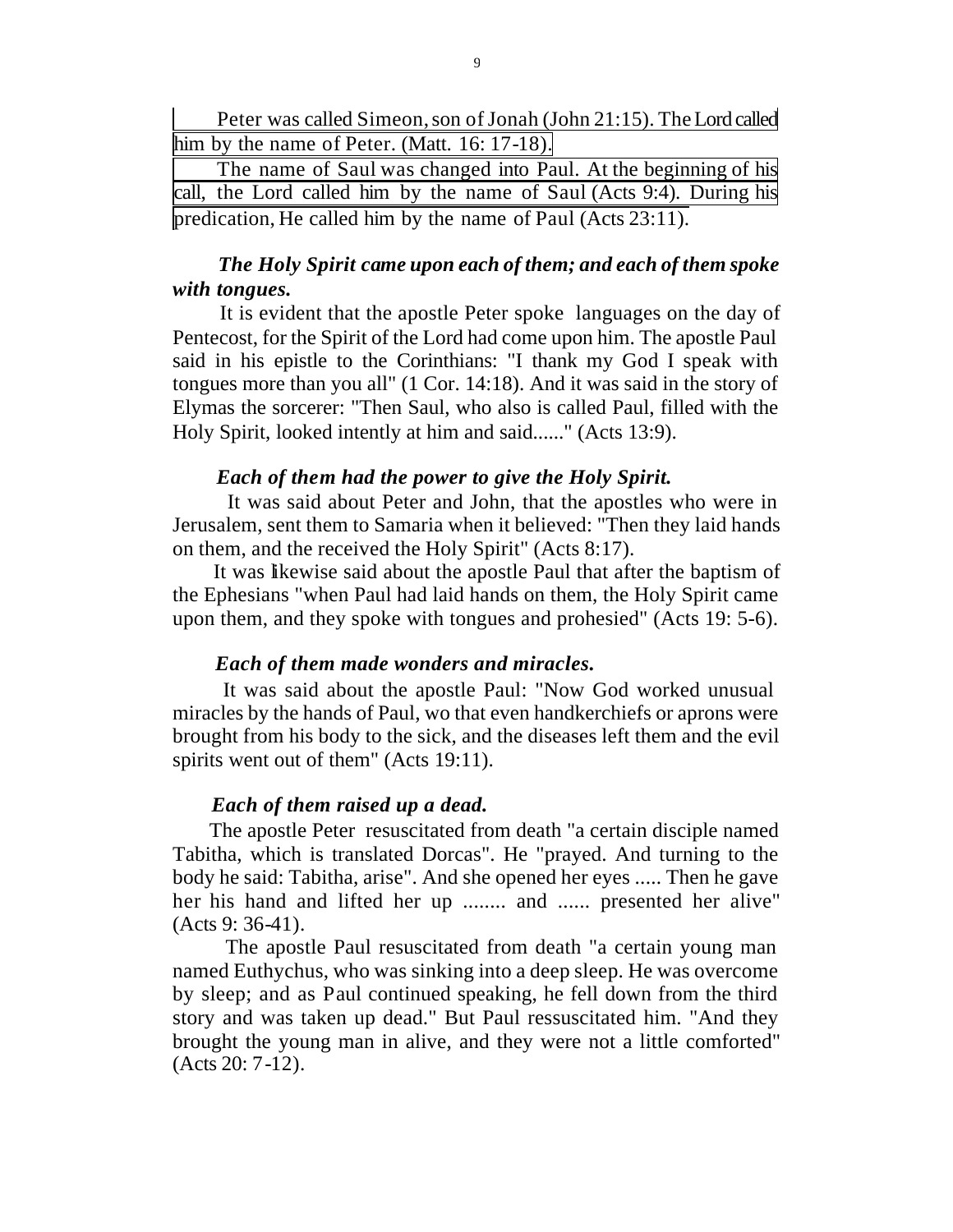*Each of them was a flame of energy, holy zeal, and work of predication.*

# *Each of them preached and taught, and made efforts in the ministry.*

 Since the day of the Pentecost, Peter taught and preached, and testified to the resurrection of the Lord Christ, in the temple and outside the temple. He preached in Jerusalem, in Lydda, and in Joppa (Acts 9: 22,31). He moved from Joppa to Cesarea where he admonished and baptised Cornelius and those who were with him (Acts 10). He also preached the Jews of the Dispersion, and sent to them an epistle "To the pilgrims of the Dispersion in Pontus, Galatia, Cappadocia, Asia, and Bithynia" (1 Peter 1:1).

 The apostle saint Paul "laboured more abundantly than they (the apostles) all" (1 Cor. 15:10). Therefore we shall select a special chapter for him.

#### *Each of them was bold and courageous in his predication.*

 It is enough as regards the apostle Peter that he insisted upon his predication, and did not care about the threatening by the Jews, but said his famous expression: "We ought to obey God rather than men" (Acts 5:29).

 He rather rebuked the Jews saying: "The God of Abraham, Isaac, and Jacob, the God of our fathers, glorified His Servant Jesus, whom you delivered up and denied in the presence of Pilate, when he was determined to let Him go. But you denied the Holy One and the Just, and asked for a murderer to be granted to you, and killed the Prince of life" (Acts 3: 13-15).

#### *The apostle saint Paul was very courageous before the governors.*

 It is that the governor Felix was terrified before him, who was a captive, "as he reasoned about righteousness, self-control, and the judgement to come" (Acts 24:25). And when he stood before the king Agrippa during his trial, he said to him: "King Agrippa, do you believe the prophets? I know that you do believe". Then Agrippa said to Paul: "You almost persuade me to become a Christian". And Paul said: "I would to God that not only youm but also all who hear me today, might become both almost and altogether such as I am, except for these chains" (Acts 26: 27-29).

 Because of the courage of saint Paul, [as they bound him with thongs, Paul said to the centurion who stood by: "Is it lawful for you to scourge a man who is a Roman, and uncondemned? When the centurion heard that, he went and told the commander, saying: "Take care what you do, for this man is a Roman"] And when the commander heard this, he was "afraid after he found out that he was a Roman, and because he had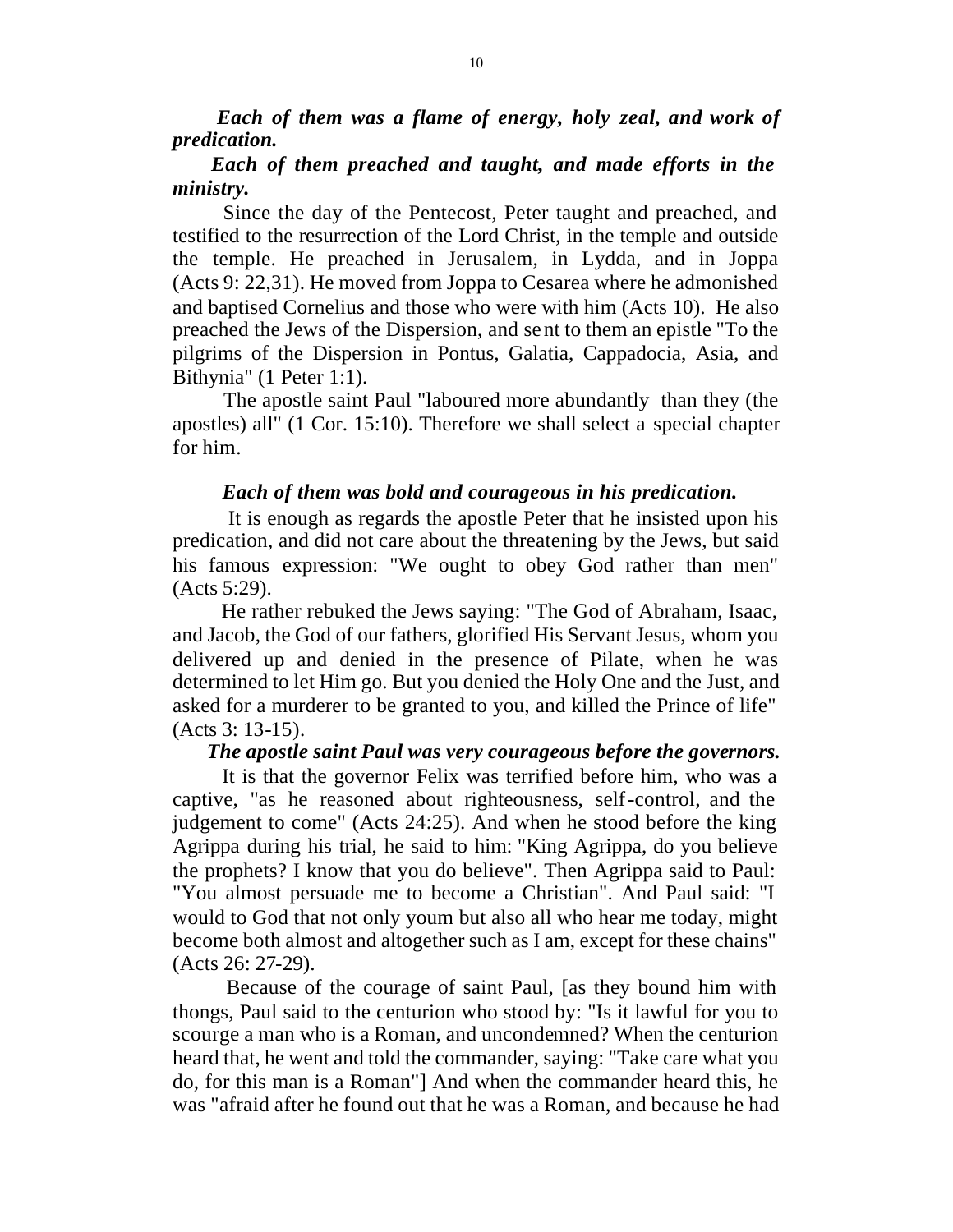bound him". "Then immediately those who were about to examine him withdrew from him" (Acts 22: 25-29).

 Because of the courage of saint Paul, when the governor Festus wanted to deliver him to the Jews to kill him, he said: "I stand at Caesar's judgement seat, where I ought to be judged ....... For if I am an offender, or have committed anything deserving of death, I do not object to dying; but if there is nothing in these things of which these men accuse me, no one can deliver me to them. I appeal to Caesar. Then Festus ...... answered: "You have appealed to Caesar? To Caesar you shall go!" (Acts 25: 10-12).

# *Each of the two saints Peter and Paul was firm in his punishment of the sinners.*

 We touch this in the punishment by saint Peter of Ananias and Sapphira when they "kept back part of the proceeds" of their sold possession and lied to the Holy Spirit; then Peter said to Ananias: "You have not lied to men but to God" (Acts 5:4). Then Ananias "fell down and breathed his last". And when his wife Sapphira repeated the same lie, saint Peter said to her: ["How is it that you have agreed together to test the Spirit of the Lord? Look, the feet of those who have buried your husband are at the door, and they will carry you out". Then immediately she fell down at his feet and breathed her last] (Acts 5:9).

 This firmness was necessary, in order for the Church not to begin with negligence and indifference. Therefore it was said afterwards: "So great fear came upon all the church and upon all who heard these things" (Acts 5:11).

 This punishment confirms the amount of power which God granted to that saint apostle.

# *Another example is the position of saint Peter as regards Simeon the sorcerer.*

 This one was astonished that "through the layin g of the apostles' hands the Holy Spirit was given, he offered them money" to obtain the same gift!

 "But Peter said to him (with firmness and authority): "Your money perish with you, because you thought that the gift of God could be purchased with money! ........ Repent therefore of this your wickedness, and pray God if perhaps the thought of your heart may be forgiven you. For I see that you are poisoned by bitterness and bound by iniquity" (Acts 8: 18-22).

# *The apostle Paul also acted with every firmness with the sinner of Corinth.*

 That one who had fallen into the sin of adultery with his father's wife. When the apostle Paul heard about this, he sent to them saying: "I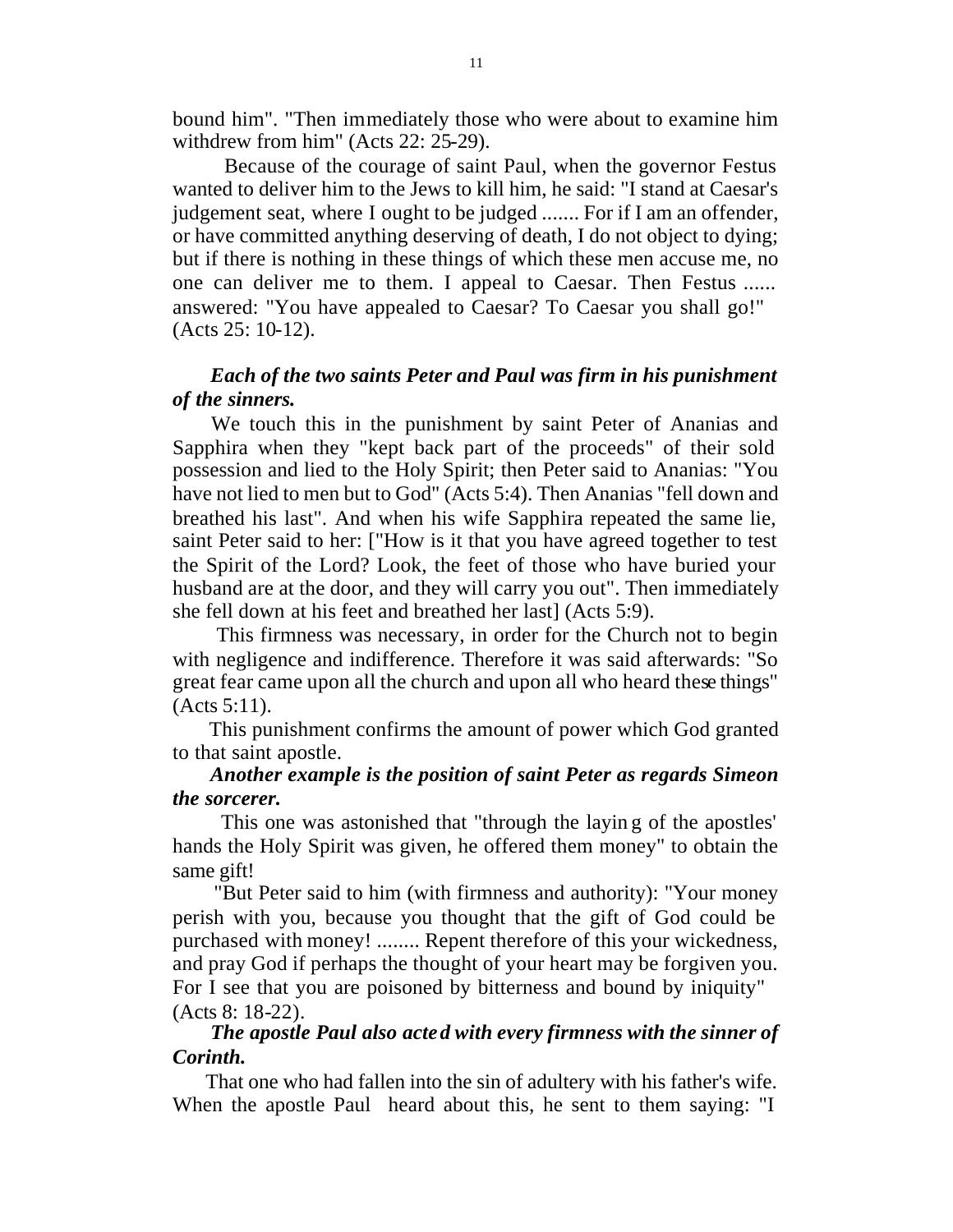indeed, as absent in body but present in spirit,have already judged .... deliver such a one to Satan for the destruction of the flesh, that his spirit may be saved in the day of the Lord Jesus". And he reprimanded the people and said to them: "put away from yourselves the evil person" (1 Cor. 5: 3-5, 13). This firmness had its effect for the repentance of that sinner and for the holy zeal of the people.

# *Another example of the firmness of saint Paul, is his position as regards Elymas the sorcerer.*

("For so his name is translated")

 The apostle "Paul, filled with the Holy Spirit, looked intently at him", rebuked him and said: "now indeed, the hand of the Lord is upon you, and you shall be blind, not seeing the sun for a time. And immediately a dark mist fell on him, and he went around seeking someone to lead him by the hand" (Acts 13: 6-11).

 This event indicates also the authority which God granted to that saint apostle. And it happened as he said.

#### *In spite of all this, the two saint apostles were humble.*

 At the beginning of the Lord's call of Peter, in the miracle of the catching of fish, we read that after the miracle that "he fell down at Jesus' knees, saying: "Depart from me, for I am a sinful man, O Lord!" (Luke 5:8).

 The tradition informs us that during his martyrdom and crucifixion, he asked to be crucified head down because of his feeling of his sins, and not to be crucified as the Lord ........

 The apostle Paul, in spite of all his fights in preaching, in spite of his numerous miracles, we see him write to this disciple Timotheus saying: "although I was formerly a blasphemer, a persecutor, and an insolent man, but I obtained mercy because I did it ignorantly in unbelief" (1 Tim. 1:13). And he says in his first epistle to the Corinthians about the appearances of the Lord: "Then last of all He was seen by me also, as by one born out of due time. For I am the least of the apostles, who am not worthy to be called an apostle, because I persecuted the church of God" (1 Cor. 15: 8-9).

 The examples and proofs of the humility of these two great apostles are very numerous, and it is not the appropriate time for them, in this summary pamphlet......

#### *Each of them was exposed to many persecutions.*

 Saint Peter was persecuted together with the rest of the apostles at the beginning of Christianity. "the priests, the captain of the temple, and the Sadducees came upon them" (Acts 4:1). They arrested them, then they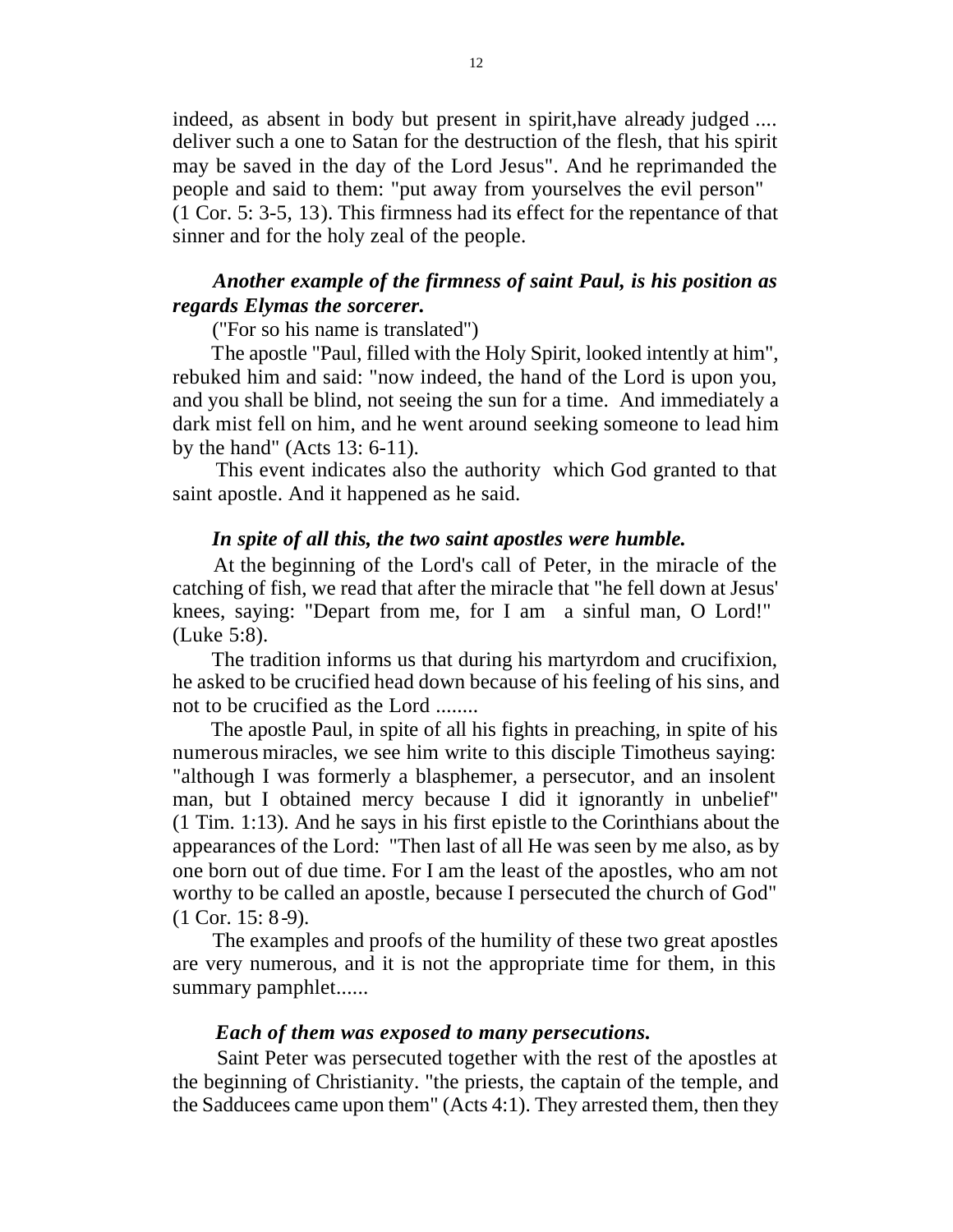let them go. They conferred among themselves to kill them; were it not for the intervention of the Law teacher Gamaliel ..... (Acts 5: 32-40).

 They scourged them and "commanded them that they should not speak in the name of Jesus, and let them go. So they departed from the presence of the council, rejoicing that they were counted worthy to suffer shame for His name" (Acts 5:41).

### *Saint Peter suffered scourging for Christ, and likewise also he was confined to jail.*

 Herod arrested him to please the Jews, and "he put him in prison, and delivered him to four squads of soldiers to keep him, intending to bring him before the people after Passover" (Acts 12: 3-4).

 But the angel of the Lord delivered Peter that night, and brought him out of prison.....

# *As for Paul, how numerous are the persecutions which happened to him and to his participants in the ministry!?*

 He said about this: "But in all things we commend ourselves as ministers of God: in much patience, in tribulations, in needs, in distresses, in stripes, in imprisonments, in tumults, in labours, in sleeplessness, in fastings ........ (2 Cor. 6: 4-5).

 "We are hard pressed on every side, yet not crushed; we are perplexed, but not in despair; persecuted, but not forsaken; struck down, but not destroyed; always carrying about in the body the dying of the Lord Jesus, that the life of Jesus also may be manifested in our mortal body. For we who live are always delivered to death" (2Cor. 4: 8-11).

# *He has explained in (2 Cor. 11) a summary of his sufferings. He said:*

 "in labours more abundant, in stripes above measure, in prisons more frequently, in deaths often. From the Jews five times I received forty stripes minus one. Three times I was beaten with rods; once I was stoned; three times I was shipwrecked; a night and a day I have been in the deep; in journeys often, in perils of waters, in peril of robbers, in perils of my own countrymen, in perils of the Gentiles, in perils in the city, in perils in the wilderness, in perils in the sea, in perils among false brethren; in weariness and toil, in sleeplessness often, in hunger and thirst, in fastings often, in cold and nakedness".

# *Each of the saints Peter and Paul obtained the crown of martyrdom.*

 Each of them ended his life as a martyr in the year 67 AD at the hands of the ceasar Neron.

The apostle saint Peter was crucified head down.

The apostle saint Paul was beheaded with the sword.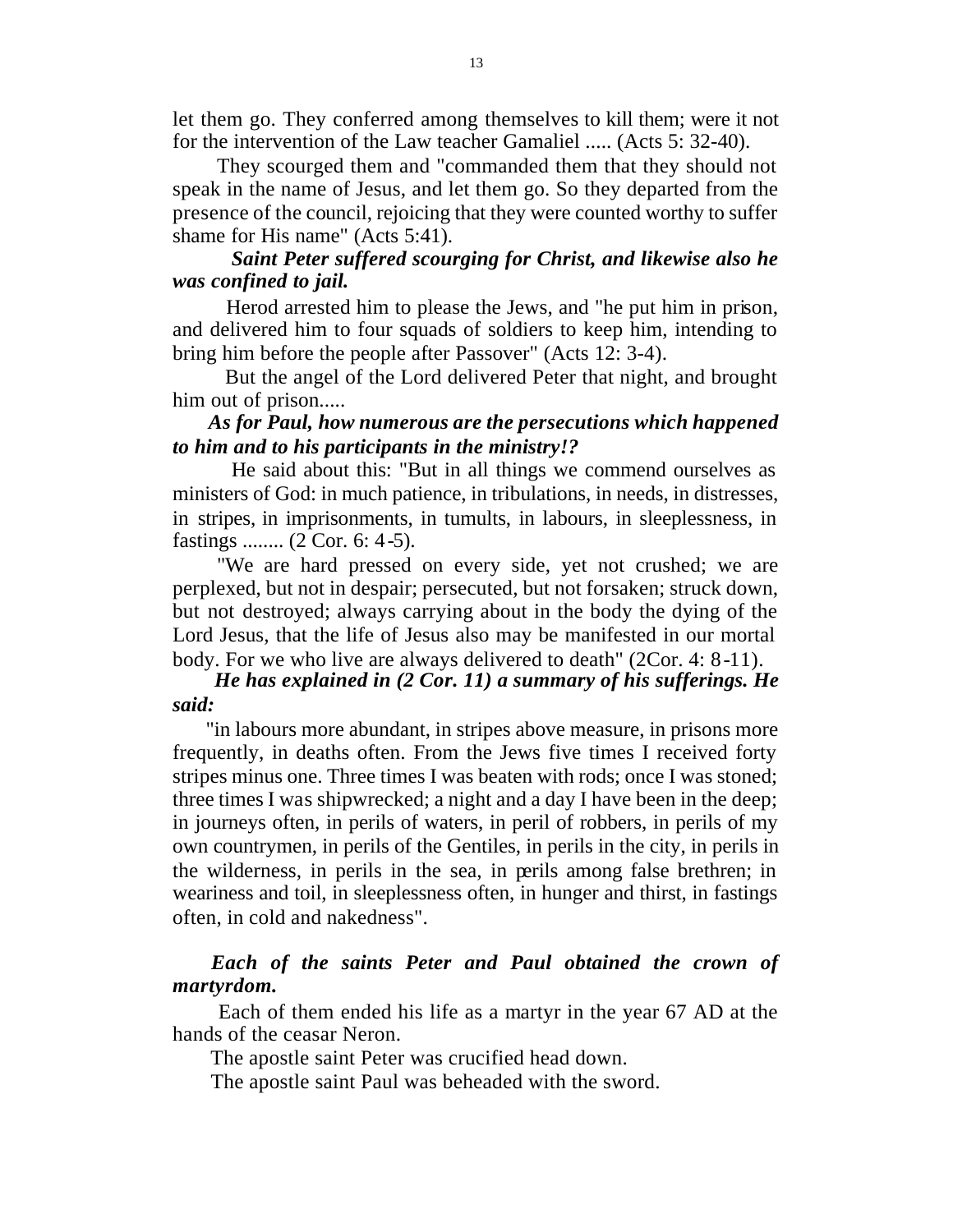# *The apostle saint Peter*

He has three names: Simon the son of Jonah, Cephas, and Peter.

 He and his brother Andrew were fishermen. His brother knew Christ before him.

# *Simon began his acquaintance with Christ by way of his brother Andrew.*

It was mentioned in the gospel of John about Andrew:

 "He first found his own brother Simon, and said to him: "We have found the Messiah (which is translated, the Christ). And he brought him to Jesus. Now when Jesus looked at him, He said: "You are Simon the son of Jonah. You shall be called Cephas [which is translated, (Peter,) A Stone] (John 1: 40-42). We note that the three names came in a single verse.

## *Simon Peter became the first name among the twelve (Matt. 10:2). Rather he became one of three who were very near to the Lord Christ.*

 They are Peter, James, and John, whom He took to the mount of the Transfiguration, and "His face shone like the sun, and His clothes became as white as the light" (Matt. 17: 1,2); and they saw with Him Moses and Elijah talking to Him......

 The Lord took these three with Him in the resurrection of the daughter of Jairus from death. The gospel of Mark says about that: "And He permitted no one to follow Him except Peter, James, and John the brother of James" (Mark 5:37).

 These three are also those whom He took with Him to the garden of Gethsemany, in His agony before the crucifixion. The gospel of Matthew says about that: "And He took with Him Peter and the two sons of Zebedee...." (Matt. 26:37).

Hence, Peter, James and John had a certain familiarity by Christ.

 *Therefore the apostle Paul considers Peter to be one of the three pillars of the church in the days of the apostles.........*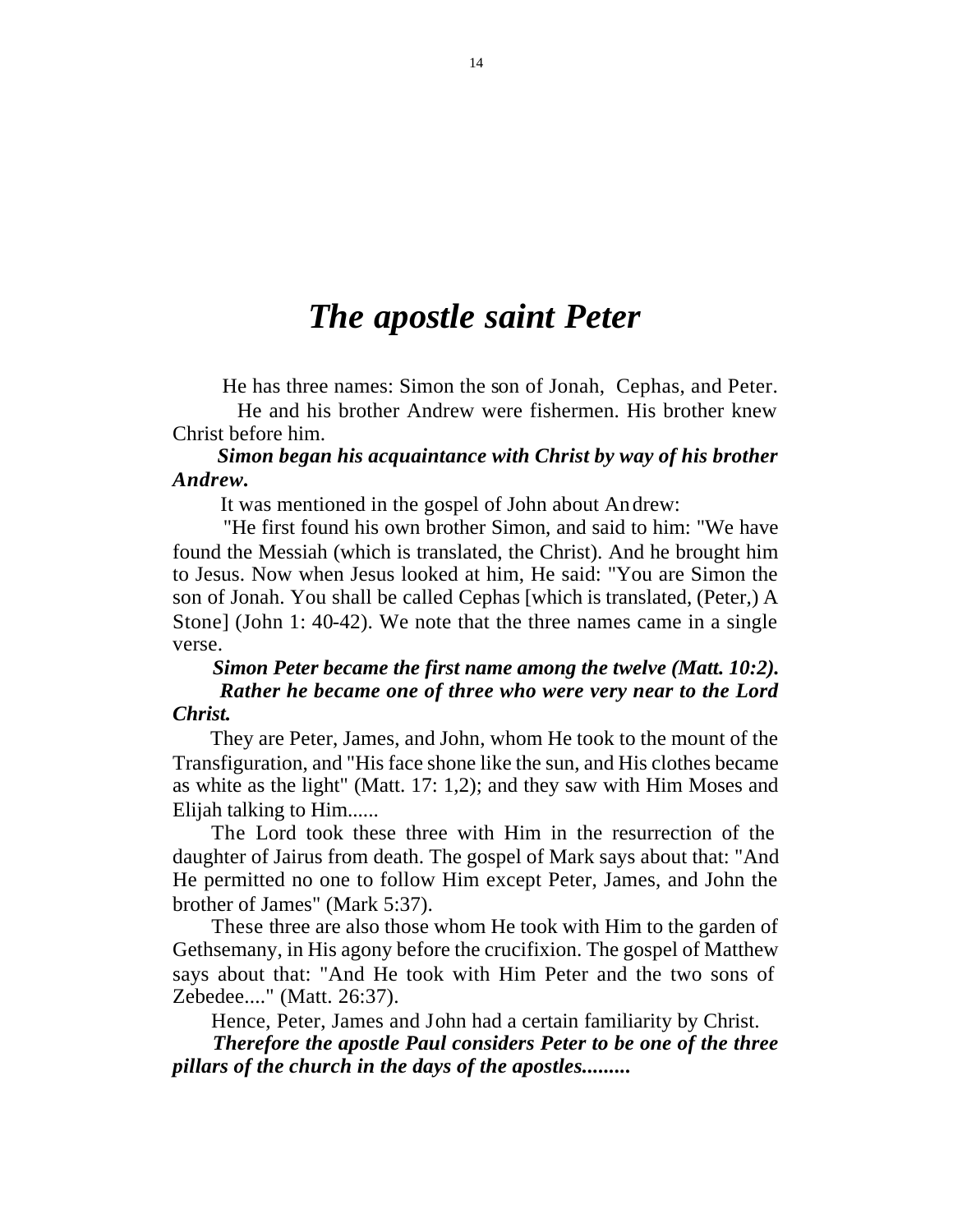He says: "and when James, Cephas, and John, who seemed to be pillars, perceived the grace that had been given to me, they gave me and Barnabas the right hand of fellowship, that we should go to the Gentiles and they to the circumcision" (Gal. 2:9).

#### *The apostle saint Peter loved the Lord Christ very much.*

 He loved His words and His instruction. Accordingly when some disciples returned back; and the Lord [said to the twelve: "Do you also want to go away?" But Simon Peter answered Him: "Lord, to whom shall we go? You have the words of eternal life" (John 6: 66-68).

# *His love for Him was manifested in his words on Maundy-Thursday night.*

 When the Lord said to His disciples: "All of you will be made to stumble because of Me this night", Peter with his well-known implusiveness answered and said to Him: "Even if all are made to stumble because of You, I will never be made to stumble ....... Even if I have to die with You, I will not deny You" (Matt. 26: 31-35). "I am ready to go with You, both to prison and to death" (Luke 22:33).

# *Verily, he denied Him three times, but out of weakness, and not out of lack of love.*

 A proof of this is that when the rooster crew, "he went out and wept bitterly" (Matt. 26:75). Another proof is that he answered the Lord after the resurrection: "You know that I love you" (John 21: 17). The Lord accepted his repentance, and established him in his apostleship and said to him: "Feed My lambs", "Tend My sheep" (John 21: 15,16).

# *The apostle Peter manifested great courage and boldness after the coming of the Holy Spirit.*

 The first chapters of the book of the Acts of the Apostles are nearly centered about the two apostles Peter and John; and narrate to us what they did in the building of the first Church, before the appearance of the apostle Paul.

#### *We do not forget the strength of the apostle Peter in exhortation:*

 The effect of his sermon on the day of the Pentecost, which drew to faith nearly three thousand men who "were cut to the heart" (Acts 2:37), and were baptised; and likewise his sermon after the healing of the lame (Acts 3); and his courageous standing before all the chiefs and the priests of the Jews; and his unrestricted manifestation of his faith.

# *It is evident that he could recall from memory the psalms and the verses of the Bible.*

 He mentioned them in his profound interpretations. For example: what he said about Judas (Acts 1: 16-20); what he said on the day of the Pentecost; his quotation of what came in the book of the prophet Joel (Acts 2: 16-21); other quotations from the book of the Psalms (Acts :24-30) ..... all this in consequent verses. Add to this what he said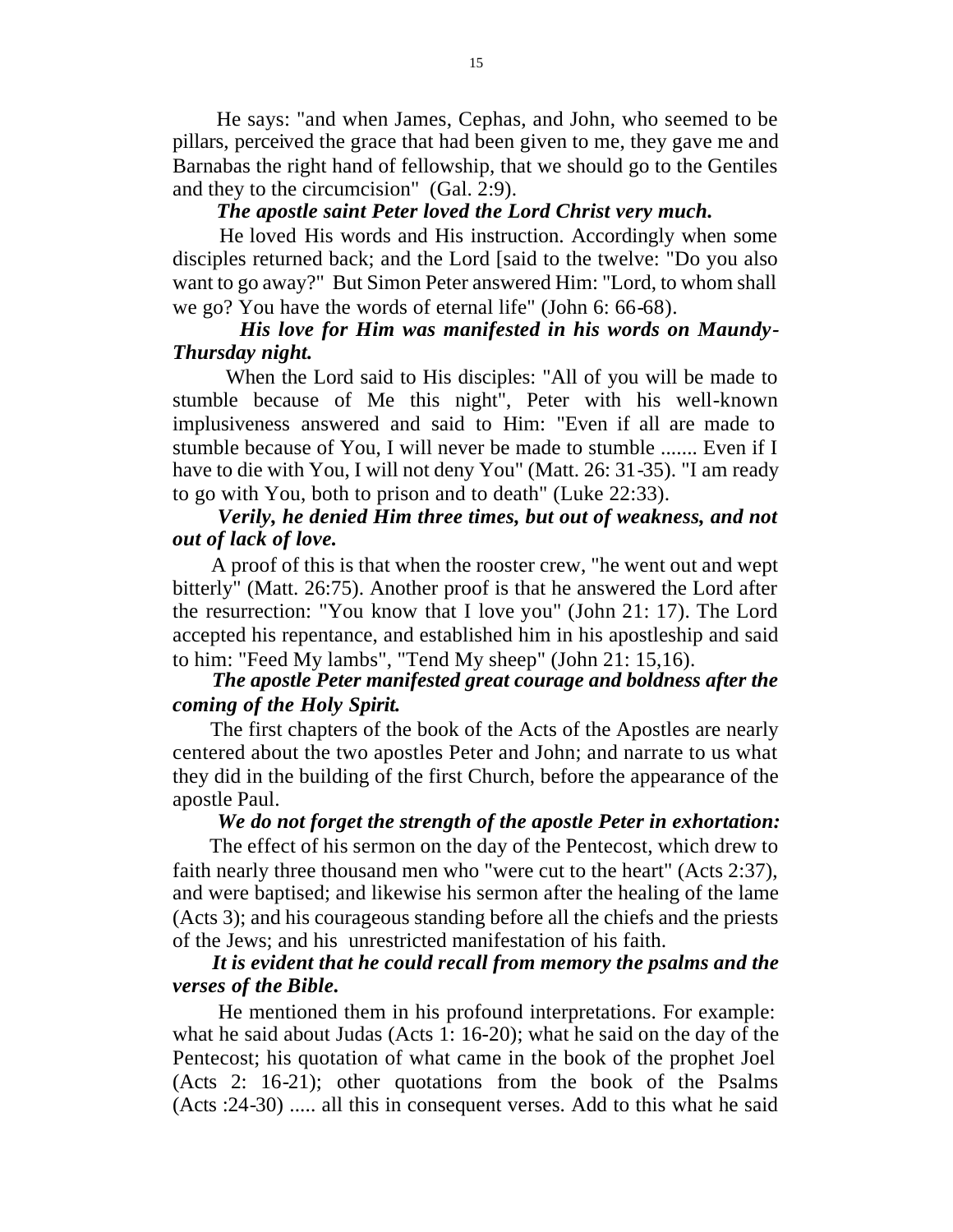on the day of the healing of the lame, and his quotation of the sayings of the prophets (Acts 3: 21-25).

# *The apostle Peter is astonishing in his recalling from memory of the verses of the Bible, and their use.*

Examples of this are numerous. That is not the time to count them.

 We find the same situation in his two epistles which he wrote. It is the style of a man who filled with the spirit of the Bible, and with the soundness of the explanation of the words. He said: "knowing this first, that no prophecy of Scripture is of any private interpretation, for prophecy never came by the will of man, but holy men of God spoke as they were moved by the Holy Spirit" (2 Peter 1:20-21).

 It was he who said: "I stir up your pure minds by way of reminder, that you may be mindful of the words which were spoken before by the holy prophets...." (2 Peter 3: 1-2).

# *The apostle saint Paul*

#### *He is one of the giant capacities of ministry*

 As soon as he entered into faith, the Lord employed him for the building of the kingdom, and he worked by him action.

 The book of the Acts of the Apostles begins by mentioning the work of the twelve, and specially Peter and John.

 *After mentioning Paul, nearly the rest of the book is occupied bith this great apostle, specially after the council of Jerusalem.*

 *He "laboured more abundantly than they all" (1 Cor. 15:10), he enjoyed gifs and revelations, and ascended to the third heaven (2 Cor. 12: 2-7).*

 He suffered from every body for the predication (2 Cor. 11).  *He preached in all the great apostolic churches.*

 He served much in *Jerusalem and in Antioch.* He founded *the churches of Greece, as well as the church of Rome,* where he stayed for two years preaching "the kingdom of God ......... with all confidence, no one forbidding him" (Acts 28: 30-31).

 *He was tired on the land and at sea, preaching in three voyages, in Asia, Europe, till he arrived west to Spain where he founded its church.*

 *He served in many islands: in Cyprus, Crete, Malta, Sicilia, and he founded their churches.*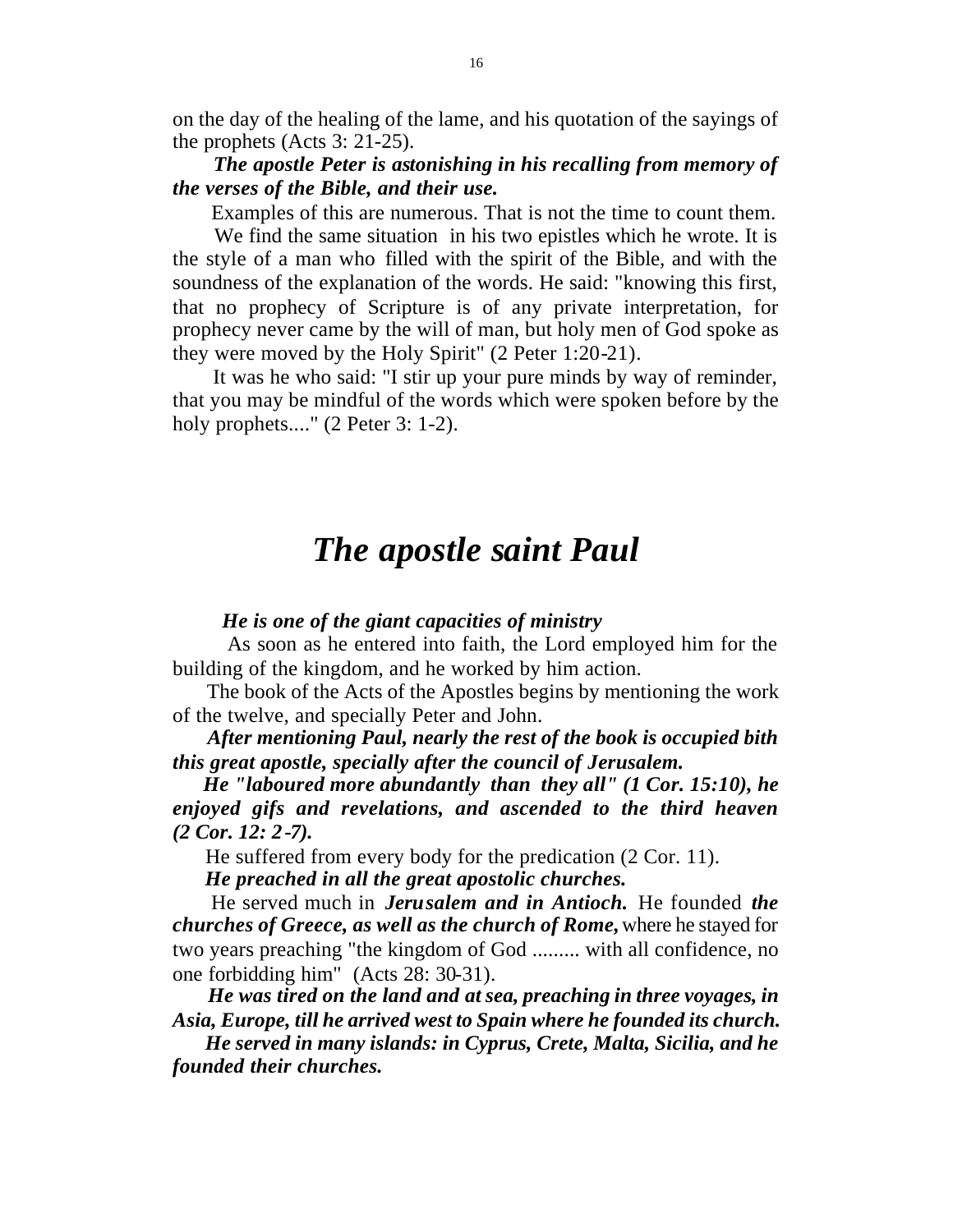*In Asia,* he preached in Jerusalem, Tyr, Cesarea, Antioch, Ephesus, Meletis, and some cities in Minor Asia....

 *In Europe,* he preached in Cyprus, Greece, Macedonia, Philippi, Thessalonique, Berea, Athens, Corinth, Troas, Rome and many cities in Italy.

# *He spoke in the Temple and the synagogues, and in the houses, and in the Areopagus, and the temples and possibly in every place.*

 He was exposed to many false accusations from the Jews; he stood before governors, and kings, as Felix, Festus, Agrippa, Ceasar, and the council of the Sanhedrim.

 He was imprisonned and captive many times: in Philippi, Cesarea, and twice in Rome ......

#### *He wrote much.*

 He wrote fourteen epistles. Two of the evangelists are his disciples, they are Mark and Luke. Also among his disciples there are Aristarchus, Timotheus, Titus, and others.

#### *He was surnamed the apostle of the Gentiles:*

 The Lord said to him: "I will send you far from here to the Gentiles" (Acts 22:21), "as you have testified for Me in Jerusalem, so you must also bear witness at Rome" (Acts 23:11).

 *He obtained the crown of martyrdom by being beheaded at the hands of Neron in the year 67 AD. And he obtained the crown of virginity, and the crown of apostleship, and the crown of righteousness (2 Tim. 4:8).*

May the blessing of his prayers be with us all.

# *THE APOSTLE PAUL'S DISCIPLES*

# *1. Saint Timotheus:*

to whom the apostle Paul wrote two epistles.

 The apostle Paul ordinated him bishop of Ephesus. He reminded him with the laying of his hands upon him. He was the assistant of saint Paul in many of his voyages. He went to Philippi (Philippi 2: 19-20); to Corinth (2 Cor. 1:1), to Macedonia (Acts 19:22), and likewise he went to Rome (Heb. 13:23).

 He was very active in ministry in spite of the sickness of his stomach and his "frequent infirmities" (1Tim. 5:23).

 He began his service from his youth, so that saint Paul said to him: "Let no one despise your youth" (1 Tim. 4:12). He was helped by his